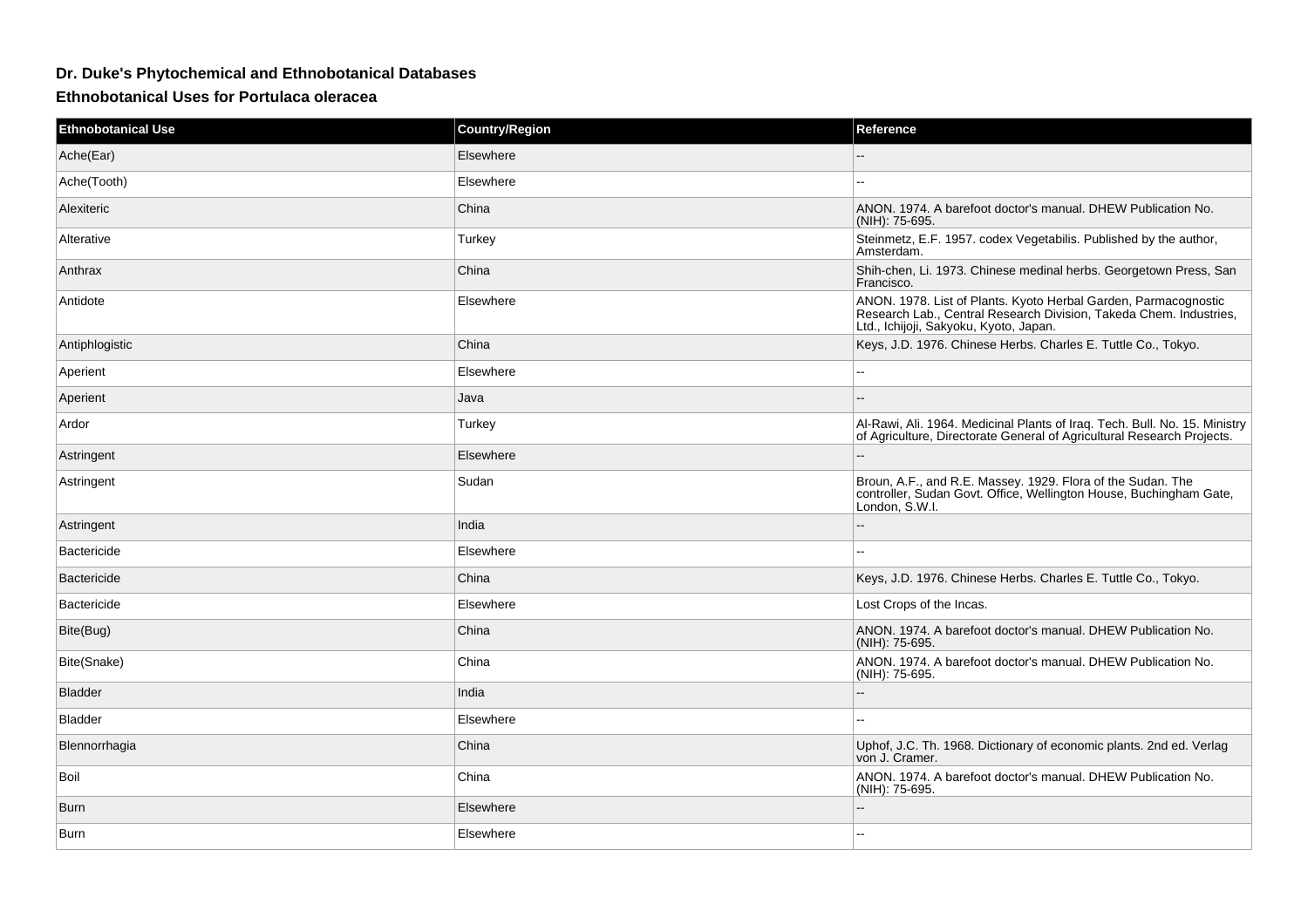| <b>Ethnobotanical Use</b> | <b>Country/Region</b> | Reference                                                                                                                                                                       |
|---------------------------|-----------------------|---------------------------------------------------------------------------------------------------------------------------------------------------------------------------------|
| Cardiotonic               | Haiti                 | Liogier, Alain Henri. 1974. Diccionario Botanico de Nombres Vulgares<br>de la Espanola. Universidad Nacional Pedro Henriquez Urena, Santo<br>Domingo.                           |
| Charm                     | Lesotho               | Guillarmod, A.J. 1971. Flora of Lesotho (Basutoland). Verlag von J.<br>Cramer, 3301 Lehre, Germany.                                                                             |
| Cold                      | China                 | Shih-chen, Li. 1973. Chinese medinal herbs. Georgetown Press, San<br>Francisco.                                                                                                 |
| Colic                     | China                 | Shih-chen, Li. 1973. Chinese medinal herbs. Georgetown Press, San<br>Francisco.                                                                                                 |
| Demulcent                 | Sudan                 | Broun, A.F., and R.E. Massey. 1929. Flora of the Sudan. The<br>controller, Sudan Govt. Office, Wellington House, Buchingham Gate,<br>London, S.W.I.                             |
| Dermatitis                | China                 | Lost Crops of the Incas.                                                                                                                                                        |
| Detergent                 | India                 |                                                                                                                                                                                 |
| Diuretic                  | China                 | ANON. 1974. A barefoot doctor's manual. DHEW Publication No.<br>(NIH): 75-695.                                                                                                  |
| Diuretic                  | Elsewhere             | --                                                                                                                                                                              |
| Diuretic                  | Elsewhere             | ANON. 1978. List of Plants. Kyoto Herbal Garden, Parmacognostic<br>Research Lab., Central Research Division, Takeda Chem. Industries,<br>Ltd., Ichijoji, Sakyoku, Kyoto, Japan. |
| Diuretic                  | India                 | Uphof, J.C. Th. 1968. Dictionary of economic plants. 2nd ed. Verlag<br>von J. Cramer.                                                                                           |
| Diuretic                  | Haiti                 | ٠.                                                                                                                                                                              |
| Diuretic                  | Sudan                 | Broun, A.F., and R.E. Massey. 1929. Flora of the Sudan. The<br>controller, Sudan Govt. Office, Wellington House, Buchingham Gate,<br>London, S.W.I.                             |
| <b>Diuretic</b>           | Turkey                | Steinmetz, E.F. 1957. codex Vegetabilis. Published by the author,<br>Amsterdam.                                                                                                 |
| Dysentery                 | China                 | Keys, J.D. 1976. Chinese Herbs. Charles E. Tuttle Co., Tokyo.                                                                                                                   |
| Dysentery                 | Elsewhere             |                                                                                                                                                                                 |
| Dysentery                 | Elsewhere             |                                                                                                                                                                                 |
| Dysentery                 | China                 | Shih-chen, Li. 1973. Chinese medinal herbs. Georgetown Press, San<br>Francisco.                                                                                                 |
| <b>Dysentery</b>          | China                 | ANON. 1974. A barefoot doctor's manual. DHEW Publication No.<br>(NIH): 75-695.                                                                                                  |
| Dysentery                 | China                 | Lost Crops of the Incas.                                                                                                                                                        |
| Dyspepsia                 | China                 | Shih-chen, Li. 1973. Chinese medinal herbs. Georgetown Press, San<br>Francisco.                                                                                                 |
| Dyspepsia                 | Haiti                 | Brutus, T.C., and A.V. Pierce-Noel. 1960. Les Plantes et les Legumes<br>d'Hati qui Guerissent. Imprimerie De L'Etat, Port-Au-Prince, Haiti.                                     |
| Dysuria                   | Elsewhere             | $-$                                                                                                                                                                             |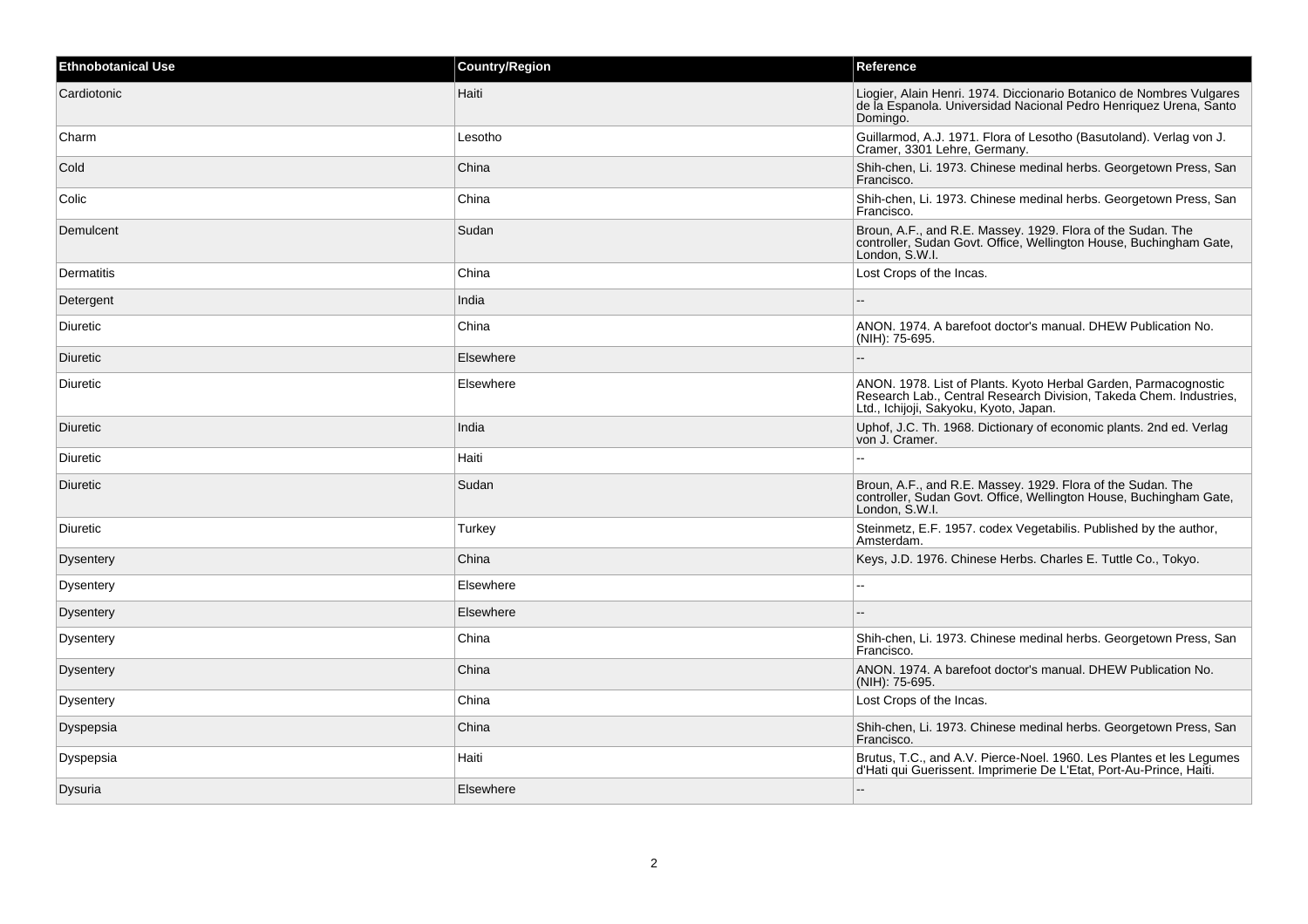| <b>Ethnobotanical Use</b> | <b>Country/Region</b> | Reference                                                                                                                                             |
|---------------------------|-----------------------|-------------------------------------------------------------------------------------------------------------------------------------------------------|
| Eczema                    | China                 | Lost Crops of the Incas.                                                                                                                              |
| Eczema                    | China                 | Shih-chen, Li. 1973. Chinese medinal herbs. Georgetown Press, San<br>Francisco.                                                                       |
| Edema                     | China                 | Uphof, J.C. Th. 1968. Dictionary of economic plants. 2nd ed. Verlag<br>von J. Cramer.                                                                 |
| Emollient                 | Dominican Republic    | Liogier, Alain Henri. 1974. Diccionario Botanico de Nombres Vulgares<br>de la Espanola. Universidad Nacional Pedro Henriquez Urena, Santo<br>Domingo. |
| Emollient                 | Turkey                | Steinmetz, E.F. 1957. codex Vegetabilis. Published by the author,<br>Amsterdam.                                                                       |
| Emollient                 | China                 | Uphof, J.C. Th. 1968. Dictionary of economic plants. 2nd ed. Verlag<br>von J. Cramer.                                                                 |
| Empacho                   | Trinidad              | Wong, W. 1976. Some folk medicinal plants from Trinidad. Economic<br>Botany 30(2): 103-142.                                                           |
| Empacho                   | Trinidad              |                                                                                                                                                       |
| Enteritis                 | China                 | ANON. 1974. A barefoot doctor's manual. DHEW Publication No.<br>(NIH): 75-695.                                                                        |
| Erysipelas                | Elsewhere             | --                                                                                                                                                    |
| Erysipelas                | China                 | ANON. 1974. A barefoot doctor's manual. DHEW Publication No.<br>(NIH): 75-695.                                                                        |
| Fever                     | China                 | ANON, 1974. A barefoot doctor's manual. DHEW Publication No.<br>(NIH): 75-695.                                                                        |
| Fungicide                 | Elsewhere             | Lost Crops of the Incas.                                                                                                                              |
| Genital                   | China                 | Shih-chen, Li. 1973. Chinese medinal herbs. Georgetown Press, San<br>Francisco.                                                                       |
| Gonorrhea                 | Elsewhere             |                                                                                                                                                       |
| Gravel                    | China                 | Shih-chen, Li. 1973. Chinese medinal herbs. Georgetown Press, San<br>Francisco.                                                                       |
| Heat                      | India                 | $=$                                                                                                                                                   |
| Hematuria                 | Elsewhere             |                                                                                                                                                       |
| Hematuria                 | Elsewhere             | ۵.                                                                                                                                                    |
| Hemoptysis                | Elsewhere             |                                                                                                                                                       |
| Hemorrhage                | Elsewhere             |                                                                                                                                                       |
| Hemostat                  | Haiti                 | Liogier, Alain Henri. 1974. Diccionario Botanico de Nombres Vulgares<br>de la Espanola. Universidad Nacional Pedro Henriquez Urena, Santo<br>Domingo. |
| <b>Herpes</b>             | China                 | Shih-chen, Li. 1973. Chinese medinal herbs. Georgetown Press, San<br>Francisco.                                                                       |
| Hyperglycemia             | Elsewhere             | $\overline{a}$                                                                                                                                        |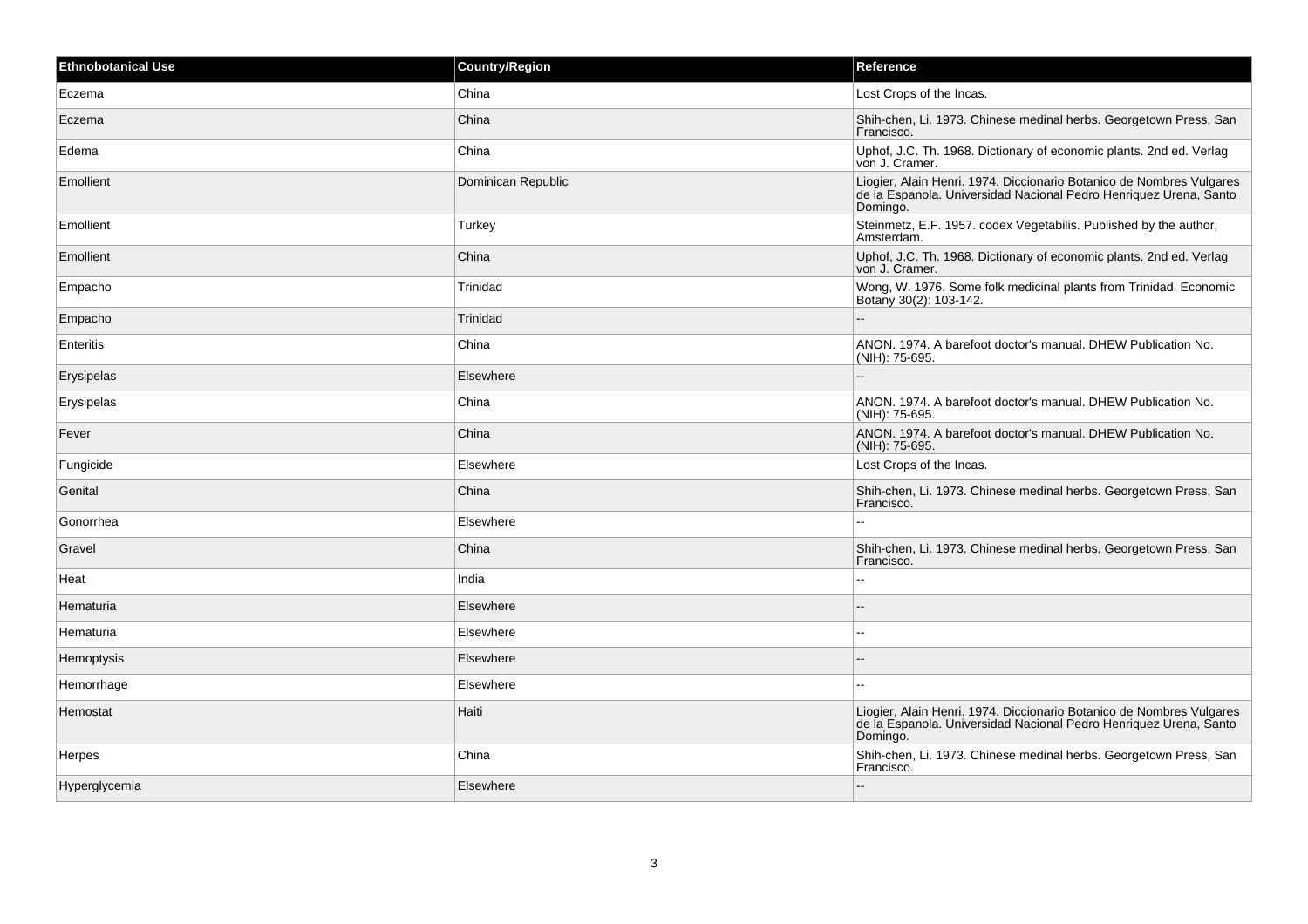| <b>Ethnobotanical Use</b> | <b>Country/Region</b> | Reference                                                                                                                                             |
|---------------------------|-----------------------|-------------------------------------------------------------------------------------------------------------------------------------------------------|
| Hypotension               | Elsewhere             |                                                                                                                                                       |
| Hypotension               | Trinidad              | Wong, W. 1976. Some folk medicinal plants from Trinidad. Economic<br>Botany 30(2): 103-142.                                                           |
| Inflammation              | Elsewhere             |                                                                                                                                                       |
| Insomnia                  | Haiti                 | Liogier, Alain Henri. 1974. Diccionario Botanico de Nombres Vulgares<br>de la Espanola. Universidad Nacional Pedro Henriquez Urena, Santo<br>Domingo. |
| Intestine                 | China                 | Shih-chen, Li. 1973. Chinese medinal herbs. Georgetown Press, San<br>Francisco.                                                                       |
| Kidney                    | Elsewhere             |                                                                                                                                                       |
| Kidney                    | Haiti                 | Liogier, Alain Henri. 1974. Diccionario Botanico de Nombres Vulgares<br>de la Espanola. Universidad Nacional Pedro Henriquez Urena, Santo<br>Domingo. |
| Kidney                    | India                 |                                                                                                                                                       |
| Leucorrhea                | China                 | Uphof, J.C. Th. 1968. Dictionary of economic plants. 2nd ed. Verlag<br>von J. Cramer.                                                                 |
| Leucorrhea                | China                 | ANON. 1974. A barefoot doctor's manual. DHEW Publication No.<br>(NIH): 75-695.                                                                        |
| Leucorrhea                | China                 | Shih-chen, Li. 1973. Chinese medinal herbs. Georgetown Press, San<br>Francisco.                                                                       |
| Liver                     | Elsewhere             |                                                                                                                                                       |
| Lung                      | India                 | $\overline{a}$                                                                                                                                        |
| Mouth                     | Elsewhere             |                                                                                                                                                       |
| Nausea                    | China                 | Shih-chen, Li. 1973. Chinese medinal herbs. Georgetown Press, San<br>Francisco.                                                                       |
| Nipple                    | Elsewhere             |                                                                                                                                                       |
| Opacity                   | China                 | Shih-chen, Li. 1973. Chinese medinal herbs. Georgetown Press, San<br>Francisco.                                                                       |
| Ophthalmia                | Malaya                |                                                                                                                                                       |
| Palpitation               | Trinidad              | Wong, W. 1976. Some folk medicinal plants from Trinidad. Economic<br>Botany 30(2): 103-142.                                                           |
| Palpitation               | Trinidad              |                                                                                                                                                       |
| Piles                     | China                 | ANON. 1974. A barefoot doctor's manual. DHEW Publication No.<br>(NIH): 75-695.                                                                        |
| Poison                    | Australia             | Lewis and Elvin-Lewis, Medical Botany, ca 1977                                                                                                        |
| Poison                    | Elsewhere             | $-$                                                                                                                                                   |
| Potherb                   | Lesotho               | Guillarmod, A.J. 1971. Flora of Lesotho (Basutoland). Verlag von J.<br>Cramer, 3301 Lehre, Germany.                                                   |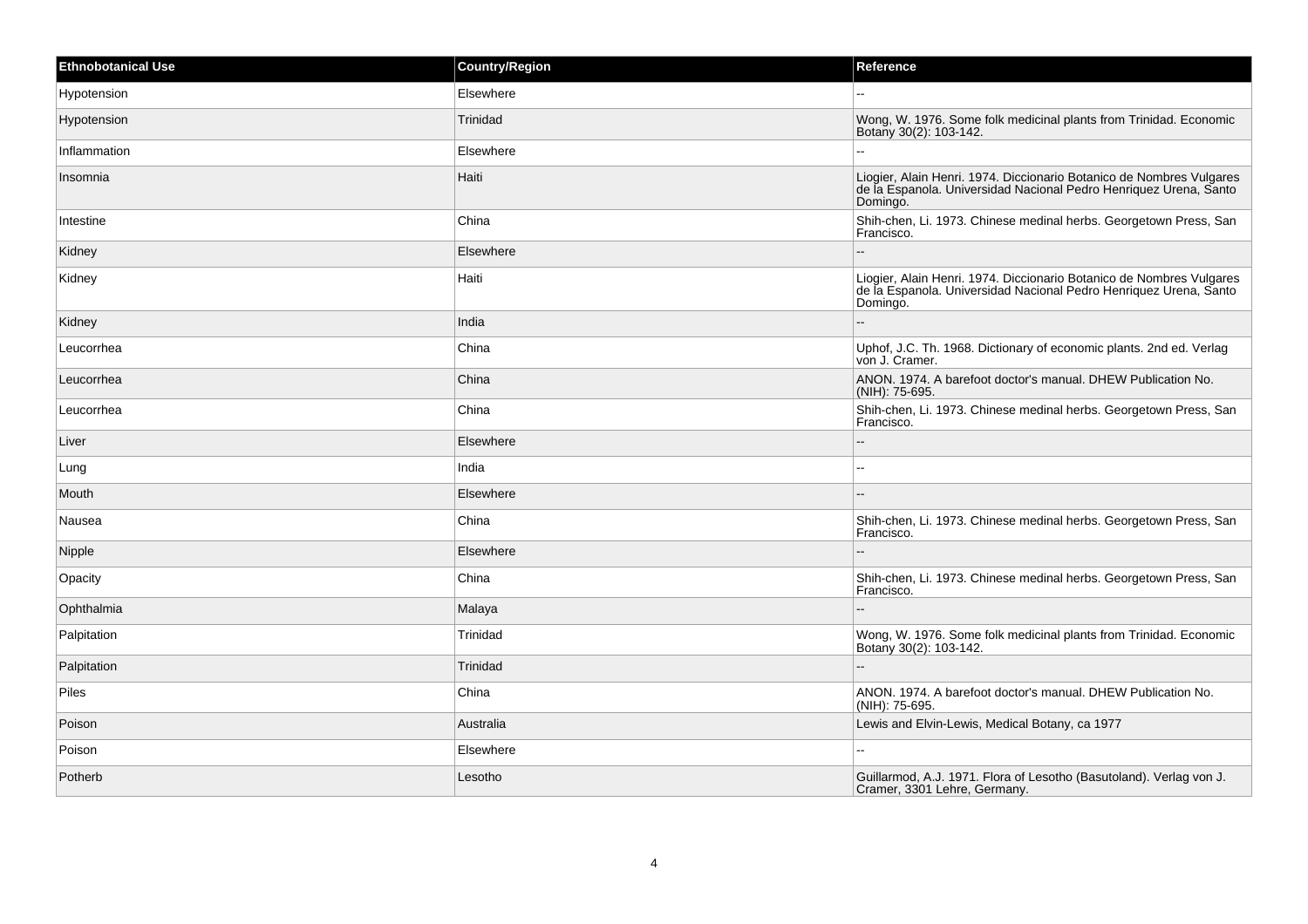| Ethnobotanical Use | <b>Country/Region</b> | Reference                                                                                                                                             |
|--------------------|-----------------------|-------------------------------------------------------------------------------------------------------------------------------------------------------|
| Poultice           | China                 | Uphof, J.C. Th. 1968. Dictionary of economic plants. 2nd ed. Verlag<br>von J. Cramer.                                                                 |
| <b>Pruritis</b>    | China                 | Shih-chen, Li. 1973. Chinese medinal herbs. Georgetown Press, San<br>Francisco.                                                                       |
| Refrigerant        | India                 | Uphof, J.C. Th. 1968. Dictionary of economic plants. 2nd ed. Verlag<br>von J. Cramer.                                                                 |
| Refrigerant        | China                 | Shih-chen, Li. 1973. Chinese medinal herbs. Georgetown Press, San<br>Francisco.                                                                       |
| Refrigerant        | Turkey                | Steinmetz, E.F. 1957. codex Vegetabilis. Published by the author,<br>Amsterdam.                                                                       |
| Refrigerant        | Elsewhere             |                                                                                                                                                       |
| Refrigerant        | Haiti                 | Liogier, Alain Henri. 1974. Diccionario Botanico de Nombres Vulgares<br>de la Espanola. Universidad Nacional Pedro Henriquez Urena, Santo<br>Domingo. |
| Scald              | Elsewhere             |                                                                                                                                                       |
| Scurvy             | India                 | Uphof, J.C. Th. 1968. Dictionary of economic plants. 2nd ed. Verlag<br>von J. Cramer.                                                                 |
| Scurvy             | Haiti                 | Liogier, Alain Henri. 1974. Diccionario Botanico de Nombres Vulgares<br>de la Espanola. Universidad Nacional Pedro Henriquez Urena, Santo<br>Domingo. |
| Scurvy             | Elsewhere             |                                                                                                                                                       |
| Scurvy             | Turkey                | Steinmetz, E.F. 1957. codex Vegetabilis. Published by the author,<br>Amsterdam.                                                                       |
| Scurvy             | China                 | Shih-chen, Li. 1973. Chinese medinal herbs. Georgetown Press, San<br>Francisco.                                                                       |
| Sedative           | Turkey                | Steinmetz, E.F. 1957. codex Vegetabilis. Published by the author,<br>Amsterdam.                                                                       |
| Sedative           | Elsewhere             | Lost Crops of the Incas.                                                                                                                              |
| Soporific          | Haiti                 | Liogier, Alain Henri. 1974. Diccionario Botanico de Nombres Vulgares<br>de la Espanola. Universidad Nacional Pedro Henriquez Urena, Santo<br>Domingo. |
| Sore               | China                 | Lost Crops of the Incas.                                                                                                                              |
| Sore               | China                 | ANON. 1974. A barefoot doctor's manual. DHEW Publication No.<br>(NIH): 75-695.                                                                        |
| Sore               | Elsewhere             |                                                                                                                                                       |
| Sore               | China                 | Shih-chen, Li. 1973. Chinese medinal herbs. Georgetown Press, San<br>Francisco.                                                                       |
| Sore               | China                 | Uphof, J.C. Th. 1968. Dictionary of economic plants. 2nd ed. Verlag<br>von J. Cramer.                                                                 |
| Spleen             | Elsewhere             |                                                                                                                                                       |
| Strangury          | Elsewhere             |                                                                                                                                                       |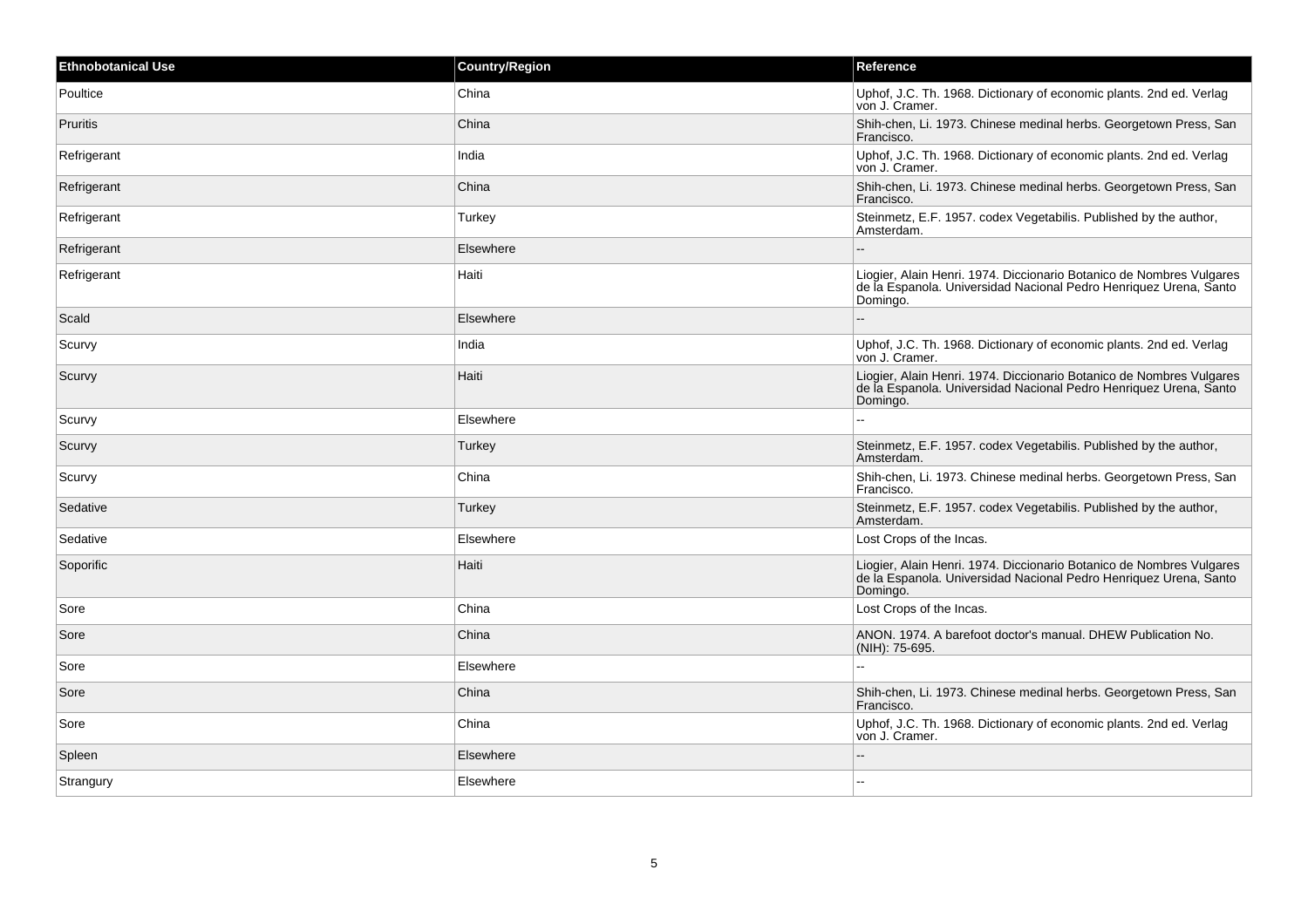| <b>Ethnobotanical Use</b> | <b>Country/Region</b> | Reference                                                                                                                                             |
|---------------------------|-----------------------|-------------------------------------------------------------------------------------------------------------------------------------------------------|
| Swelling                  | Elsewhere             |                                                                                                                                                       |
| Swelling                  | China                 | Uphof, J.C. Th. 1968. Dictionary of economic plants. 2nd ed. Verlag<br>von J. Cramer.                                                                 |
| Thirst                    | China                 | ANON. 1974. A barefoot doctor's manual. DHEW Publication No.<br>(NIH): 75-695.                                                                        |
| Tonic                     | China                 | Shih-chen, Li. 1973. Chinese medinal herbs. Georgetown Press, San<br>Francisco.                                                                       |
| Tumor                     | China                 | Shih-chen, Li. 1973. Chinese medinal herbs. Georgetown Press, San<br>Francisco.                                                                       |
| Tumor                     | Gabon                 | Hartwell, J.L. 1967-71. Plants used against cancer. A survey. Lloydia<br>30-34.                                                                       |
| Tumor                     | China                 | Hartwell, J.L. 1967-71. Plants used against cancer. A survey. Lloydia<br>$30-34.$                                                                     |
| Tumor                     | Colombia              | Hartwell, J.L. 1967-71. Plants used against cancer. A survey. Lloydia<br>30-34.                                                                       |
| Tumor                     | <b>Brazil</b>         | Hartwell, J.L. 1967-71. Plants used against cancer. A survey. Lloydia<br>$30-34.$                                                                     |
| Tumor                     | China                 | Uphof, J.C. Th. 1968. Dictionary of economic plants. 2nd ed. Verlag<br>von J. Cramer.                                                                 |
| Urogenital                | Kurdistan             | Al-Rawi, Ali. 1964. Medicinal Plants of Iraq. Tech. Bull. No. 15. Ministry<br>of Agriculture, Directorate General of Agricultural Research Projects.  |
| Urogenital                | Spain                 | Font Query, P. 1979. Plantas Medicinales el Dioscorides Renovado.<br>Editorial Labor, S.A. Barcelona. 5th Ed.                                         |
| Urogenital                | China                 | ANON, 1974. A barefoot doctor's manual. DHEW Publication No.<br>(NIH): 75-695.                                                                        |
| Vermifuge                 | Iraq                  | Al-Rawi, Ali. 1964. Medicinal Plants of Iraq. Tech. Bull. No. 15. Ministry<br>of Agriculture, Directorate General of Agricultural Research Projects.  |
| Vermifuge                 | Dominican Republic    | Liogier, Alain Henri. 1974. Diccionario Botanico de Nombres Vulgares<br>de la Espanola. Universidad Nacional Pedro Henriquez Urena, Santo<br>Domingo. |
| Vermifuge                 | China                 | Shih-chen, Li. 1973. Chinese medinal herbs. Georgetown Press, San<br>Francisco.                                                                       |
| Vermifuge                 | Venezuela             | Pittier, H. 1926. Manual de las Plantas Usuales de Venezuela.<br>Litografia del Comercio, Caracas, Venezuela.                                         |
| Vermifuge                 | Trinidad              | Wong, W. 1976. Some folk medicinal plants from Trinidad. Economic<br>Botany 30(2): 103-142.                                                           |
| Vermifuge                 | Java                  | --                                                                                                                                                    |
| Vermifuge                 | Elsewhere             |                                                                                                                                                       |
| Vermifuge                 | Trinidad              |                                                                                                                                                       |
| Viricide                  | Elsewhere             | Lost Crops of the Incas.                                                                                                                              |
| Vulnerary                 | India                 | Uphof, J.C. Th. 1968. Dictionary of economic plants. 2nd ed. Verlag<br>von J. Cramer.                                                                 |
| Vulnerary                 | Elsewhere             | ۵۵                                                                                                                                                    |